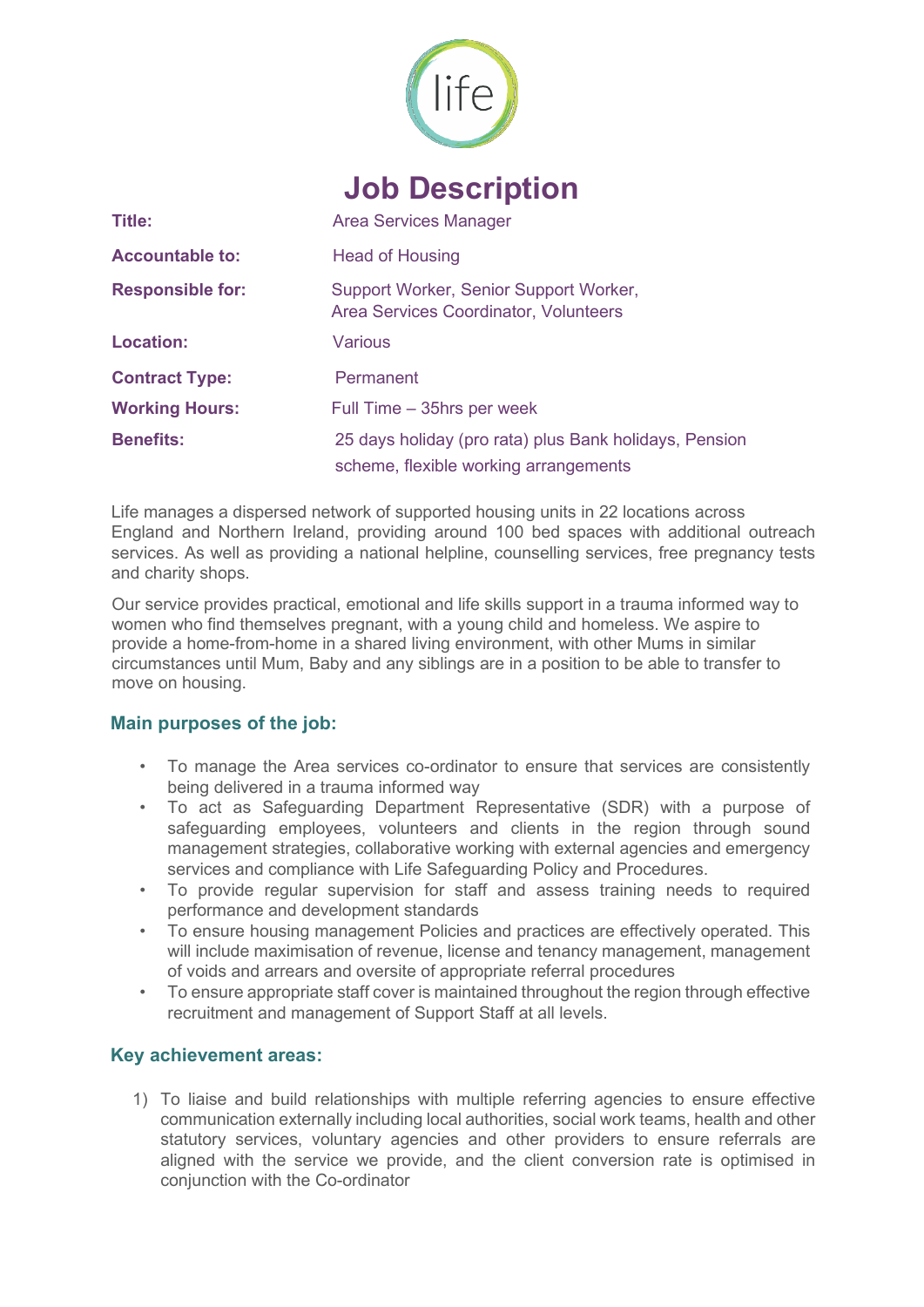- 2) To seek out, assess and respond appropriately to new referral opportunities for the Charity, especially those requiring the provision of Housing and Services to pregnant women and their families.
- 3) To plan and prioritise the work undertaken by the regional team, ensuring that all services are resourced adequately, and contractual obligations are met.
- 4) To provide effective line management, clear direction and key performance indicators, motivating and supporting them to deliver against their objectives and overall Business Plan.
- 5) To provide effective line management of the Co-ordinator to ensure the highest possible standards of accommodation and support for our clients through delivery of regular audits and a maintenance programme.
- 6) To ensure all staff are implementing and managing a tailored client support plan and independence framework in line with external standards which meets the client's needs and required outcomes.
- 7) To ensure the prompt control of the Charity's revenue income by minimising voids, arrears and maximising housing benefit payments.
- 8) To monitor and control the Region's expenditure and costs against agreed budgets and maintain records for all income and expenditure and plan budgets in conjunction with the Senior Leadership Team.
- 9) To plan, manage and control all financial planning including rent setting, budget setting and monitoring and control of local authority contracts where applicable.
- 10) To develop and improve the quality and design of services, assess local need and plan for development of services
- 11) To actively contribute to the growth and strategic direction of the services and delivery of its Business plan
- 12) To monitor and evaluate service delivery and projects and share good practice to inform the continuous improvement of services.
- 13) To recruit, develop and work with volunteers on local community fundraising activities, building relationships in the local community with individuals, companies and local government and grant making bodies
- 14) To oversee the effective use of the housing management system (Omniledger) throughout the region.
- 15) To maintain an up to date understanding of regulatory frameworks, codes of practice and legislation relating to Supported Housing, Health and Safety, Safeguarding, and moving to independent living.
- 16) To provide leadership and inspiration for the region; to play a major part in promoting its mission in society and to represent Life in the public forum and local media.
- 17) To report regularly to the Head of Housing and Senior Leadership Team and working parties as required, reporting on the work in the Region.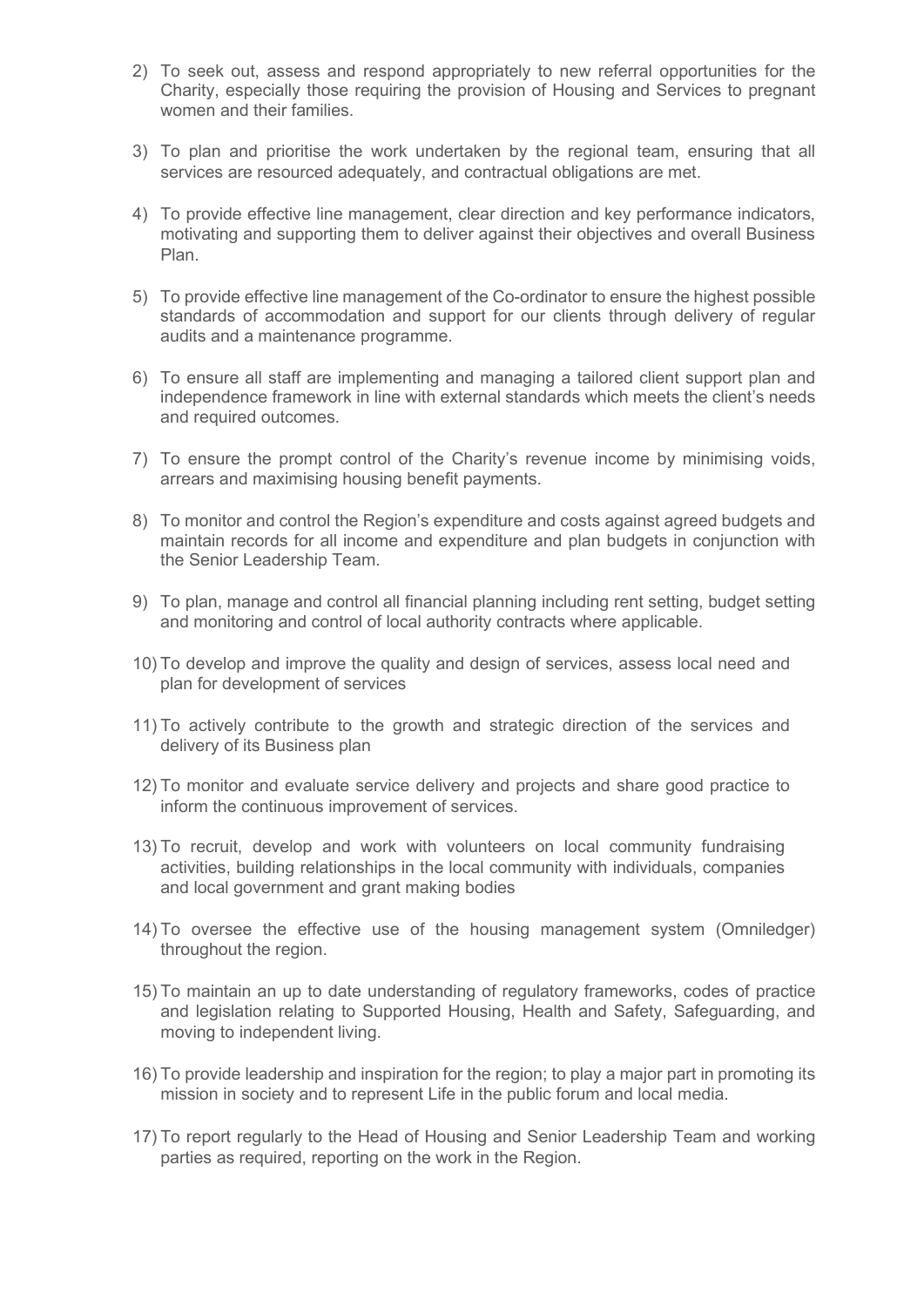- 18) To recruit new supporters to the Charity by implementing strategies to increase our supporter base and connect with donors within the local area
- 19) Undertake any other duties that are essential to the job role.
- 20) Abide by and take responsibility for the implementation of Life's Equality Policy in all aspects of service delivery and working practice. Contribute positively to identifying and developing service improvements which respond to equality and diversity issues.
- 21) To facilitate in the overseeing of the management of the on-call system on a rota basis

# **Personal responsibilities:**

- The post holder must assume responsibility for their own professional and personal development (supported by Life where appropriate) to ensure their continuing competence to deliver Life's requirements.
- A key component of development is being fully aware of regulatory and legal requirements impacting on operational services and ensuring that all staff within those services are aware of and deliver their individual responsibilities

# **Safeguarding Children & Adults at Risk of Harm:**

- Safeguarding is everyone's responsibility and all employees are required to act in such a way that at all times safeguards the health and wellbeing of children and adults at harm of risk.
- Familiarisation with, and adherence to, the appropriate organisational Safeguarding policies and any associated guidance is an essential requirements of all employees as is participation in related mandatory/statutory training.
- All employees must ensure that they understand and act in accordance with this clause. If you do not understand exactly how this clause relates to you personally, then you must seek clarification from your immediate line manager as a matter of urgency.
- Equally, all managers have a responsibility to ensure that their team members understand their individual responsibilities with regards to Safeguarding Children and Adults at Harm of Risk.

# **Corporate behaviours:**

# **All staff are expected to:**

- Work towards the charity's aims and objectives, and uphold its vision and mission
- Demonstrate respect for others and value diversity
- Act responsibly regarding the health and safety of themselves and others
- Focus on the client and customer, both internally and externally, at all times
- Make an active contribution to develop the service
- Learn from, and share experience and knowledge
- Keep others informed of issues of importance and relevance
- Consciously review mistakes and successes to improve performance
- Act as an ambassador for the charity and always maintain professional standards
- Use discretion and sensitivity and be aware of issues requiring total customer confidentiality
- Demonstrate a flexible approach to their work
- Abide by and take responsibility for the obtaining, storage, processing and sharing of any personal data within the meaning of the General Data Protection Regulations 2018 and as defined in the relevant Life policies for all aspects of service delivery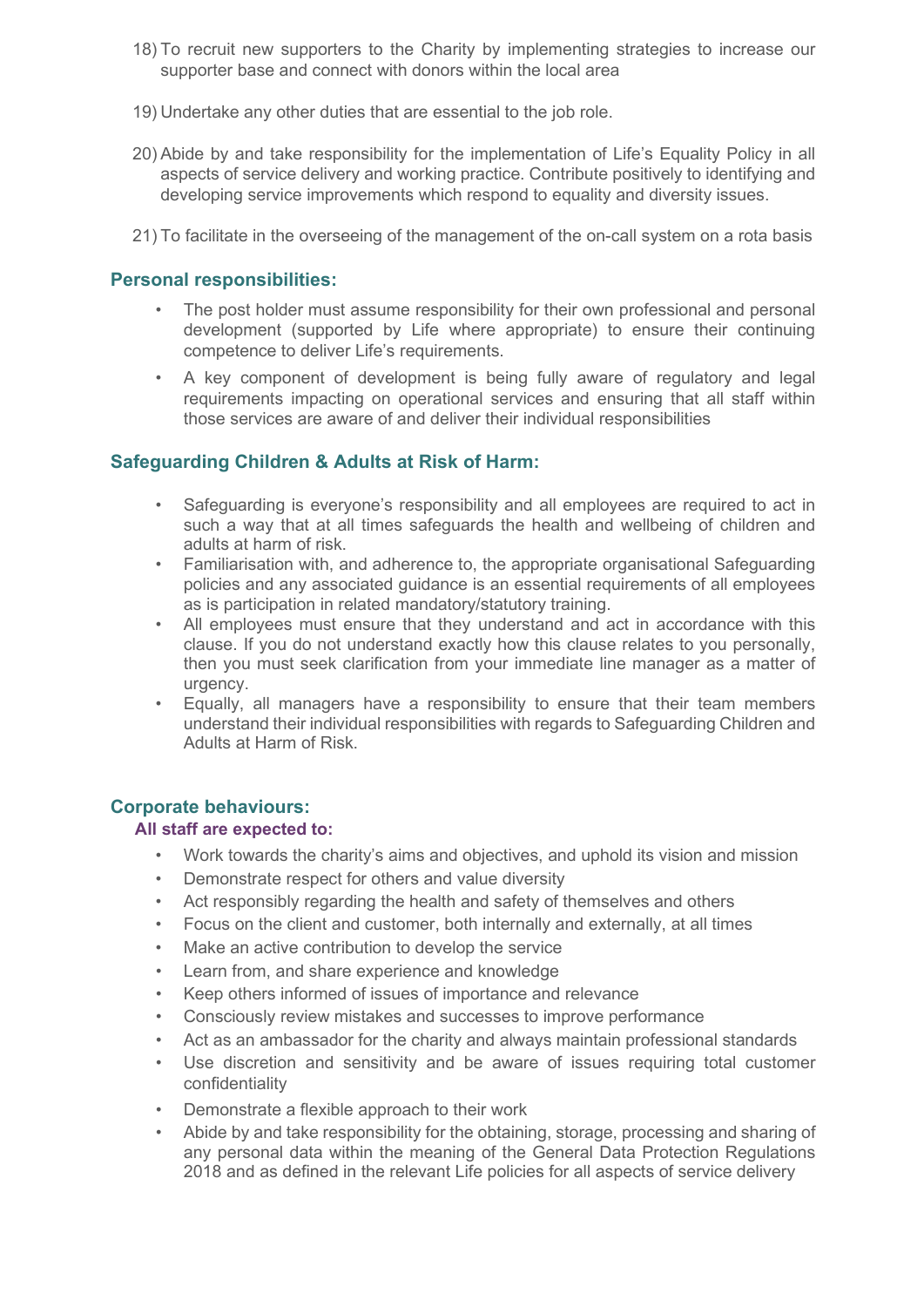and working practice, paying particular attention to the protection of personal information in any form and by whatever means it is accessed by you.

In addition, all managers and supervisors will be expected to:

- Value and recognise ideas and the contribution of all team members
- Coach individuals to perform to the best of their ability
- Delegate work to develop individuals in their roles and realise their potential
- Provide support, feedback and guidance to all team members and encourage their team to achieve work/personal life balance

This job description is not necessarily an exhaustive list of duties but is intended to reflect a range of duties the post holder will perform. The job description will be reviewed regularly and may be changed in consultation with the post holder.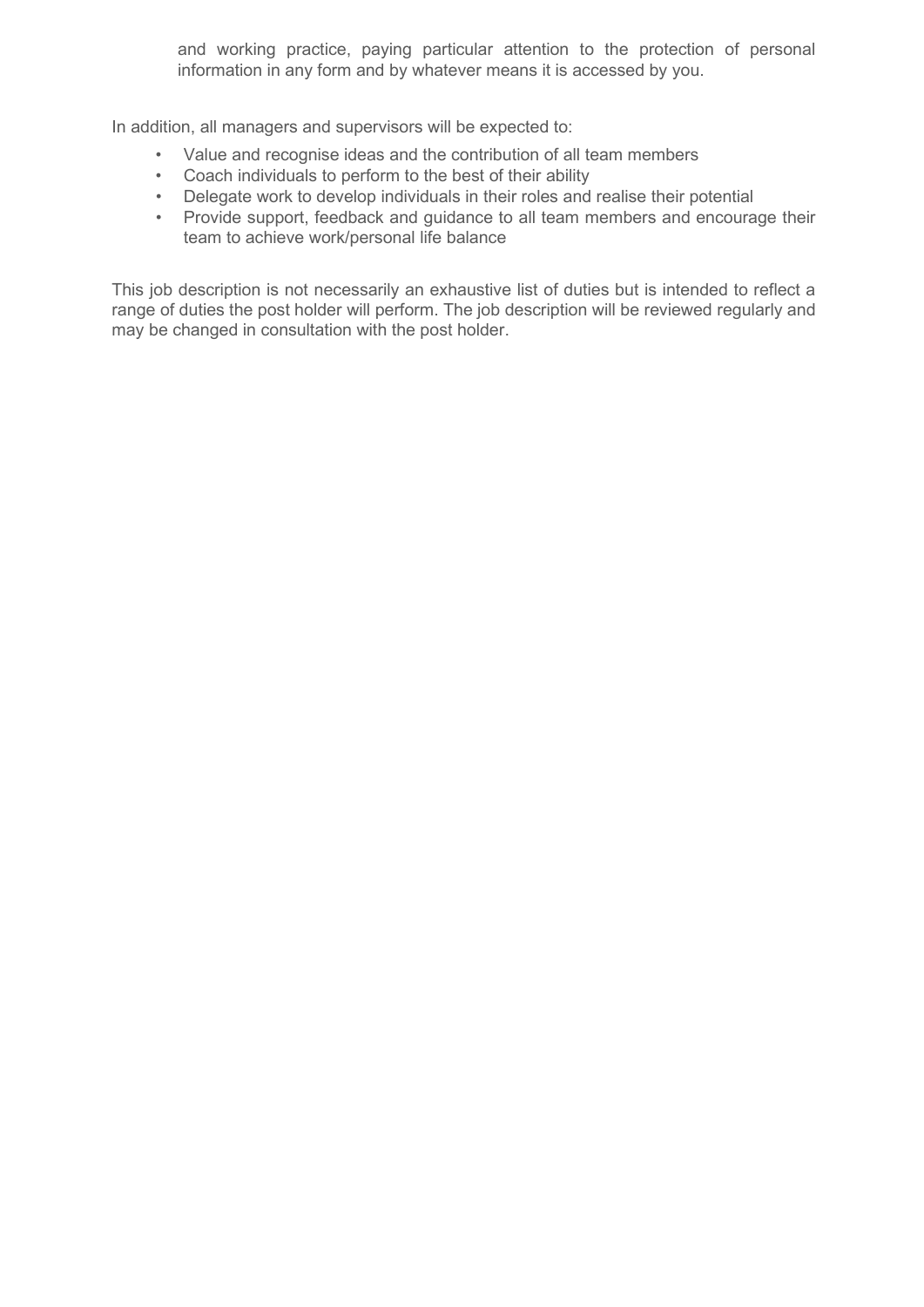# **Post title: Area Services Manager**

| <b>Personal skill characteristics</b>                                                                                                        | <b>Essential</b><br>(Tick) | <b>Desirable</b><br>(Tick) |
|----------------------------------------------------------------------------------------------------------------------------------------------|----------------------------|----------------------------|
| <b>Business Management / Service Delivery</b>                                                                                                |                            |                            |
| Experience in the delivery and management of support and/or<br>care services.                                                                | ✓                          |                            |
| An understanding of housing management legislation, basic<br>building construction, relevant government policy and current<br>housing issues |                            | ✓                          |
| <b>Strategic Ability / Innovation</b>                                                                                                        |                            |                            |
| Willingness to contribute to the development of services.                                                                                    | ✓                          |                            |
| Experience in delivering results in line with organisational aims                                                                            | ✓                          |                            |
| <b>Experience / Knowledge / Qualifications</b>                                                                                               |                            |                            |
| Proven experience of working within a charity in a similar role                                                                              |                            | ✓                          |
| Knowledge and understanding of performance-based<br>management in a customer focused service organisation.                                   | ✓                          |                            |
| Good knowledge of social housing, leasehold management and<br>asset management.                                                              | ✓                          |                            |
| A good level of literacy and numeracy. (minimum 3 GSCEs (or<br>equivalent) including English and Maths)                                      | ✓                          |                            |
| Relevant Housing qualification.                                                                                                              |                            | ✓                          |
| Recent relevant experience working with individuals in crisis                                                                                |                            |                            |
| Knowledge and practical experience of Supported Services.                                                                                    | ✓                          |                            |
| Knowledge of needs assessment and support planning.                                                                                          | ✓                          |                            |
| Understanding the needs of vulnerable people and<br>Safeguarding Children and Adults                                                         | ✓                          |                            |
| Understanding and experience of promoting<br>equality<br>in<br>employment and service delivery                                               | ✓                          |                            |
| Previous experience in a trouble shooting role                                                                                               |                            | ✓                          |
| Knowledge of Microsoft Office 365 and associated IT<br>applications                                                                          | ✓                          |                            |
| <b>Communication</b>                                                                                                                         |                            |                            |
| Excellent verbal and written communication skills                                                                                            | $\checkmark$               |                            |
| Communicates effectively and openly at all levels                                                                                            | ✓                          |                            |
| Experience of communicating effectively with a wide range of<br>people to identify their needs, preferences and demands                      | $\checkmark$               |                            |